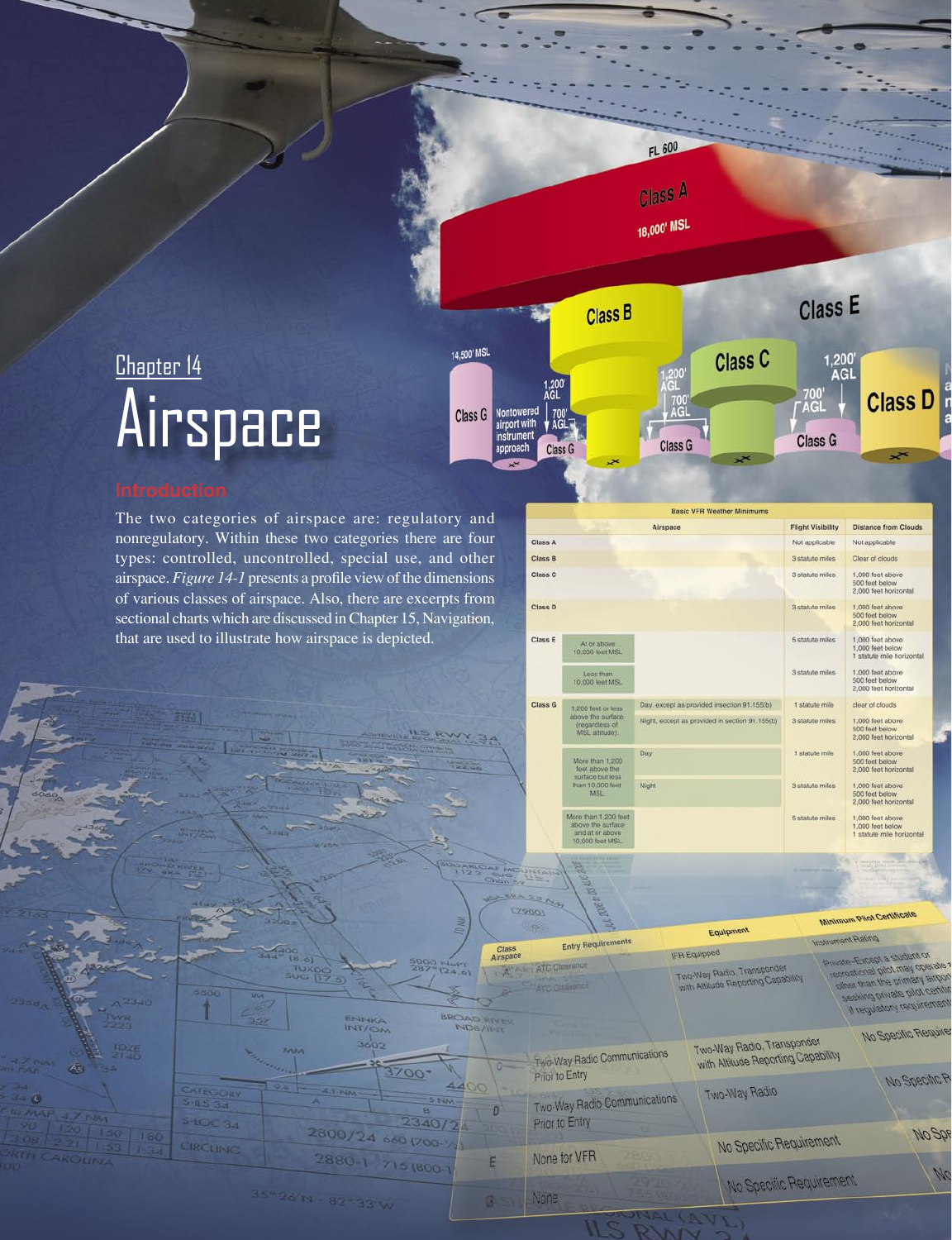

**Figure 14-1.** *Airspace profile.*

# **Controlled Airspace**

Controlled airspace is a generic term that covers the different classifications of airspace and defined dimensions within which air traffic control (ATC) service is provided in accordance with the airspace classification. Controlled airspace consists of:

- Class A
- Class B
- Class C
- Class D
- Class E

#### **Class A Airspace**

Class A airspace is generally the airspace from 18,000 feet mean sea level (MSL) up to and including flight level (FL) 600, including the airspace overlying the waters within 12 nautical miles (NM) of the coast of the 48 contiguous states and Alaska. Unless otherwise authorized, all operation in Class A airspace is conducted under instrument flight rules (IFR).

#### **Class B Airspace**

Class B airspace is generally airspace from the surface to 10,000 feet MSL surrounding the nation's busiest airports in terms of airport operations or passenger enplanements. The configuration of each Class B airspace area is individually tailored, consists of a surface area and two or more layers (some Class B airspace areas resemble upside-down wedding cakes), and is designed to contain all published instrument procedures once an aircraft enters the airspace. An ATC clearance is required for all aircraft to operate in the area, and all aircraft that are so cleared receive separation services within the airspace.

#### **Class C Airspace**

Class C airspace is generally airspace from the surface to 4,000 feet above the airport elevation (charted in MSL) surrounding those airports that have an operational control tower, are serviced by a radar approach control, and have a certain number of IFR operations or passenger enplanements. Although the configuration of each Class C area is individually tailored, the airspace usually consists of a surface area with a five NM radius, an outer circle with a ten NM radius that extends from 1,200 feet to 4,000 feet above the airport elevation, and an outer area. Each aircraft must establish two-way radio communications with the ATC facility providing air traffic services prior to entering the airspace and thereafter maintain those communications while within the airspace.

#### **Class D Airspace**

Class D airspace is generally airspace from the surface to 2,500 feet above the airport elevation (charted in MSL) surrounding those airports that have an operational control tower. The configuration of each Class D airspace area is individually tailored and when instrument procedures are published, the airspace is normally designed to contain the procedures. Arrival extensions for instrument approach procedures (IAPs) may be Class D or Class E airspace. Unless otherwise authorized, each aircraft must establish two-way radio communications with the ATC facility providing air traffic services prior to entering the airspace and thereafter maintain those communications while in the airspace.

#### **Class E Airspace**

If the airspace is not Class A, B, C, or D, and is controlled airspace, then it is Class E airspace. Class E airspace extends upward from either the surface or a designated altitude to the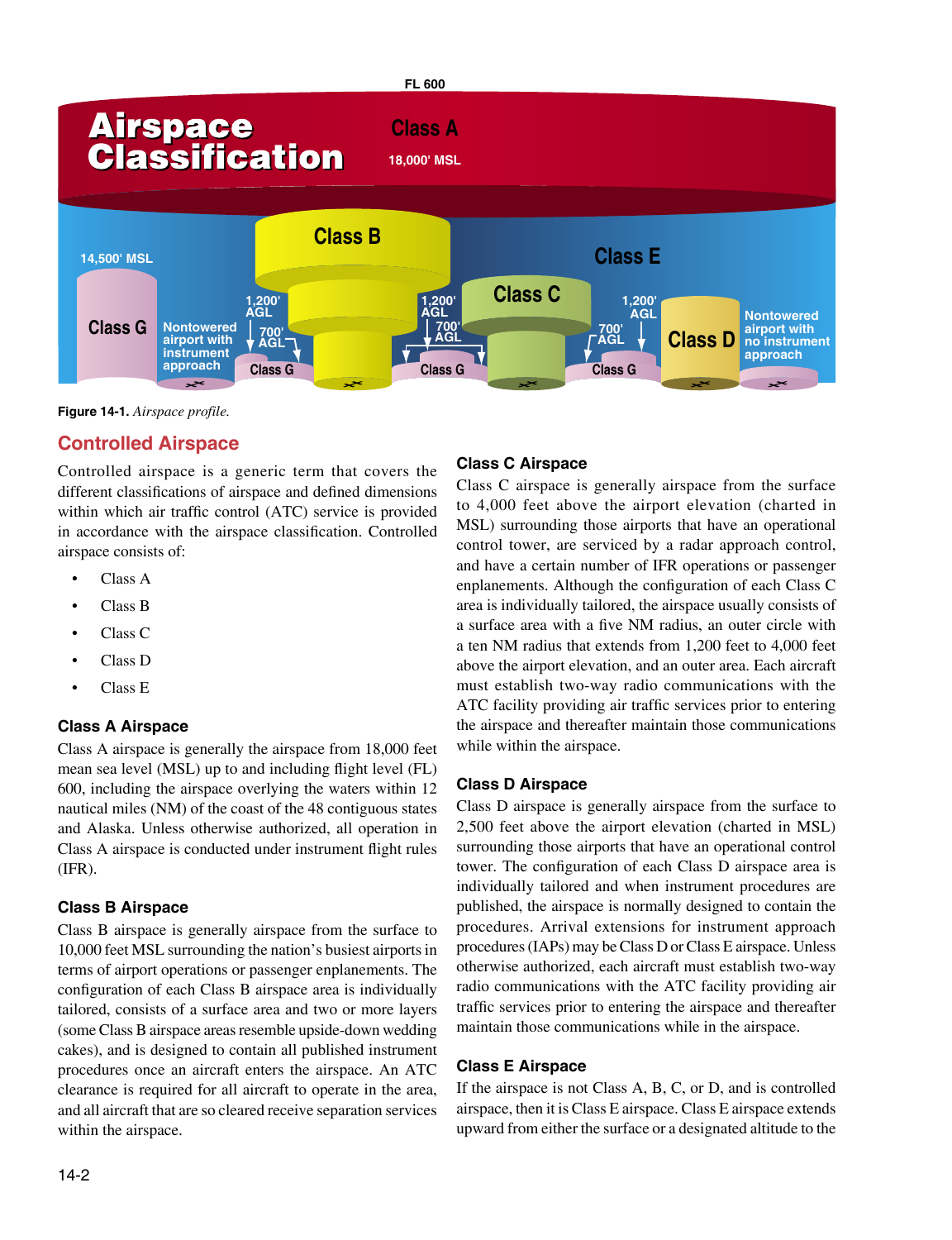overlying or adjacent controlled airspace. When designated as a surface area, the airspace is configured to contain all instrument procedures. Also in this class are federal airways, airspace beginning at either 700 or 1,200 feet above ground level (AGL) used to transition to and from the terminal or en route environment, and en route domestic and offshore airspace areas designated below 18,000 feet MSL. Unless designated at a lower altitude, Class E airspace begins at 14,500 MSL over the United States, including that airspace overlying the waters within 12 NM of the coast of the 48 contiguous states and Alaska, up to but not including 18,000 feet MSL, and the airspace above FL 600.

# **Uncontrolled Airspace**

#### **Class G Airspace**

Uncontrolled airspace or Class G airspace is the portion of the airspace that has not been designated as Class A, B, C, D, or E. It is therefore designated uncontrolled airspace. Class G airspace extends from the surface to the base of the overlying Class E airspace. Although ATC has no authority or responsibility to control air traffic, pilots should remember there are visual flight rules (VFR) minimums which apply to Class G airspace.

### **Special Use Airspace**

Special use airspace or special area of operation (SAO) is the designation for airspace in which certain activities must be confined, or where limitations may be imposed on aircraft operations that are not part of those activities. Certain special use airspace areas can create limitations on the mixed use of airspace. The special use airspace depicted on instrument charts includes the area name or number, effective altitude, time and weather conditions of operation, the controlling agency, and the chart panel location. On National Aeronautical Charting Group (NACG) en route charts, this information is available on one of the end panels. Special use airspace usually consists of:

- Prohibited areas
- Restricted areas
- Warning areas
- Military operation areas (MOAs)
- Alert areas
- Controlled firing areas (CFAs)

#### **Prohibited Areas**

Prohibited areas contain airspace of defined dimensions within which the flight of aircraft is prohibited. Such areas are established for security or other reasons associated with the national welfare. These areas are published in the Federal Register and are depicted on aeronautical charts. The area is charted as a "P" followed by a number (e.g., P-49). Examples of prohibited areas include Camp David and the National Mall in Washington, D.C., where the White House and the Congressional buildings are located. *[Figure 14-2]*



**Figure 14-2.** *An example of a prohibited area is Crawford, Texas.*

#### **Restricted Areas**

Restricted areas are areas where operations are hazardous to nonparticipating aircraft and contain airspace within which the flight of aircraft, while not wholly prohibited, is subject to restrictions. Activities within these areas must be confined because of their nature, or limitations may be imposed upon aircraft operations that are not a part of those activities, or both. Restricted areas denote the existence of unusual, often invisible, hazards to aircraft (e.g., artillery firing, aerial gunnery, or guided missiles). IFR flights may be authorized to transit the airspace and are routed accordingly. Penetration of restricted areas without authorization from the using or controlling agency may be extremely hazardous to the aircraft and its occupants. ATC facilities apply the following procedures when aircraft are operating on an IFR clearance (including those cleared by ATC to maintain VFR on top) via a route which lies within joint-use restricted airspace:

- 1. If the restricted area is not active and has been released to the Federal Aviation Administration (FAA), the ATC facility allows the aircraft to operate in the restricted airspace without issuing specific clearance for it to do so.
- 2. If the restricted area is active and has not been released to the FAA, the ATC facility issues a clearance which ensures the aircraft avoids the restricted airspace.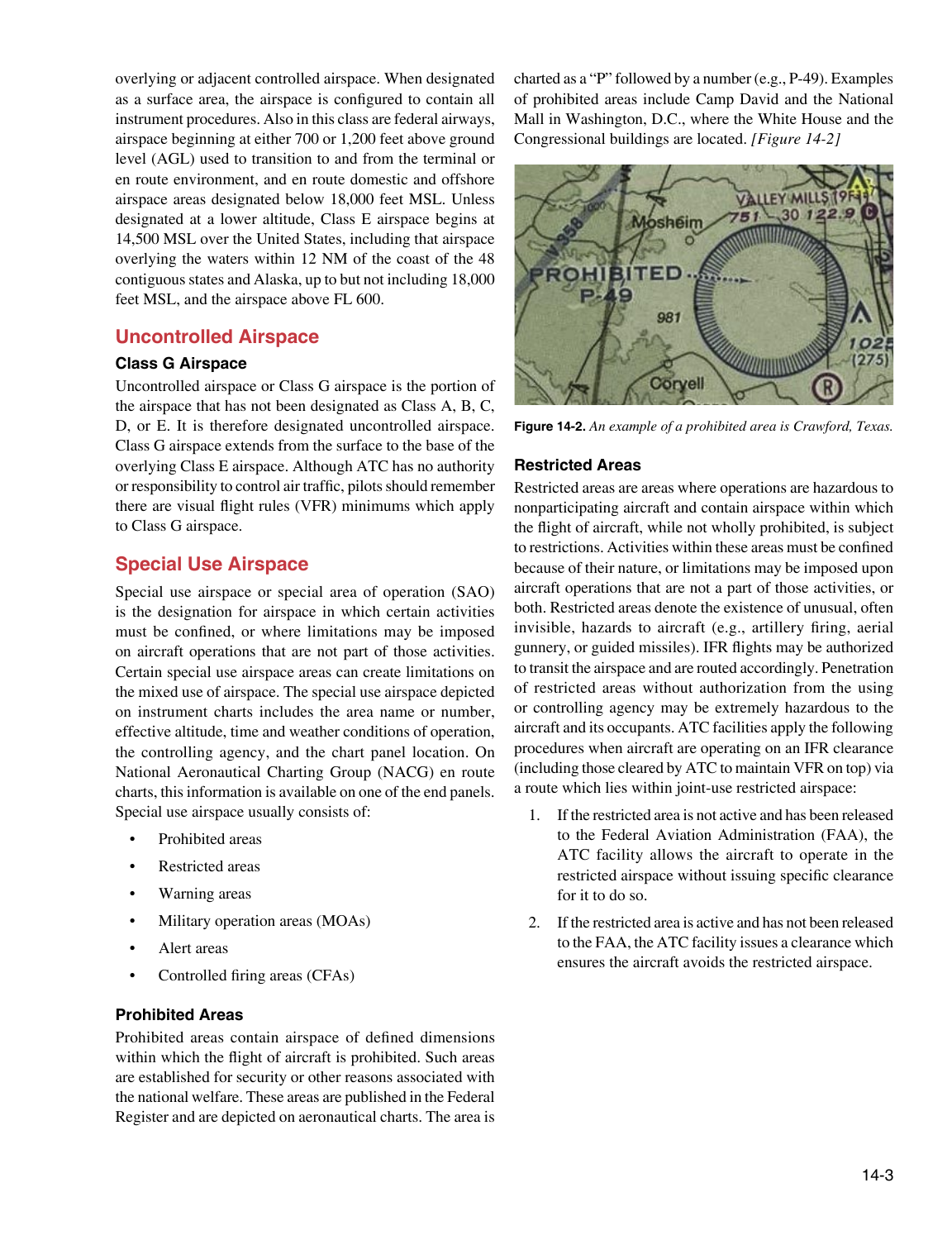Restricted areas are charted with an "R" followed by a number (e.g., R-4401) and are depicted on the en route chart appropriate for use at the altitude or FL being flown. *[Figure 14-3]* Restricted area information can be obtained on the back of the chart.



**Figure 14-3.** *Restricted areas on a sectional chart.*

#### **Warning Areas**

Warning areas are similar in nature to restricted areas; however, the United States government does not have sole jurisdiction over the airspace. A warning area is airspace of defined dimensions, extending from 12 NM outward from the coast of the United States, containing activity that may be hazardous to nonparticipating aircraft. The purpose of such areas is to warn nonparticipating pilots of the potential danger. A warning area may be located over domestic or international waters or both. The airspace is designated with a "W" followed by a number (e.g., W-237). *[Figure 14-4]*

#### **Military Operation Areas (MOAs)**

MOAs consist of airspace with defined vertical and lateral limits established for the purpose of separating certain



**Figure 14-4.** *Requirements for airspace operations.*

military training activities from IFR traffic. Whenever an MOA is being used, nonparticipating IFR traffic may be cleared through an MOA if IFR separation can be provided by ATC. Otherwise, ATC reroutes or restricts nonparticipating IFR traffic. MOAs are depicted on sectional, VFR terminal area, and en route low altitude charts and are not numbered (e.g., "Camden Ridge MOA"). *[Figure 14-5]* However, the MOA is also further defined on the back of the sectional charts with times of operation, altitudes affected, and the controlling agency.

#### **Alert Areas**

Alert areas are depicted on aeronautical charts with an "A" followed by a number (e.g., A-211) to inform nonparticipating pilots of areas that may contain a high volume of pilot training or an unusual type of aerial activity. Pilots should exercise caution in alert areas. All activity within an alert area shall be conducted in accordance with regulations, without waiver, and pilots of participating aircraft, as well as pilots transiting the area, shall be equally responsible for collision avoidance. *[Figure 14-6]*

#### **Controlled Firing Areas (CFAs)**

CFAs contain activities, which, if not conducted in a controlled environment, could be hazardous to nonparticipating aircraft. The difference between CFAs and other special use airspace is that activities must be suspended when a spotter aircraft, radar, or ground lookout position indicates an aircraft might be approaching the area. There is no need to chart CFAs since they do not cause a nonparticipating aircraft to change its flightpath.

# **Other Airspace Areas**

"Other airspace areas" is a general term referring to the majority of the remaining airspace. It includes:

- Local airport advisory
- Military training route (MTR)
- Temporary flight restriction (TFR)
- Parachute jump aircraft operations
- Published VFR routes
- Terminal radar service area (TRSA)
- National security area (NSA)

#### **Local Airport Advisory (LAA)**

A service provided by facilities, which are located on the landing airport, have a discrete ground-to-air communication frequency or the tower frequency when the tower is closed, automated weather reporting with voice broadcasting, and a continuous ASOS/AWOS data display, other continuous direct reading instruments, or manual observations available to the specialist.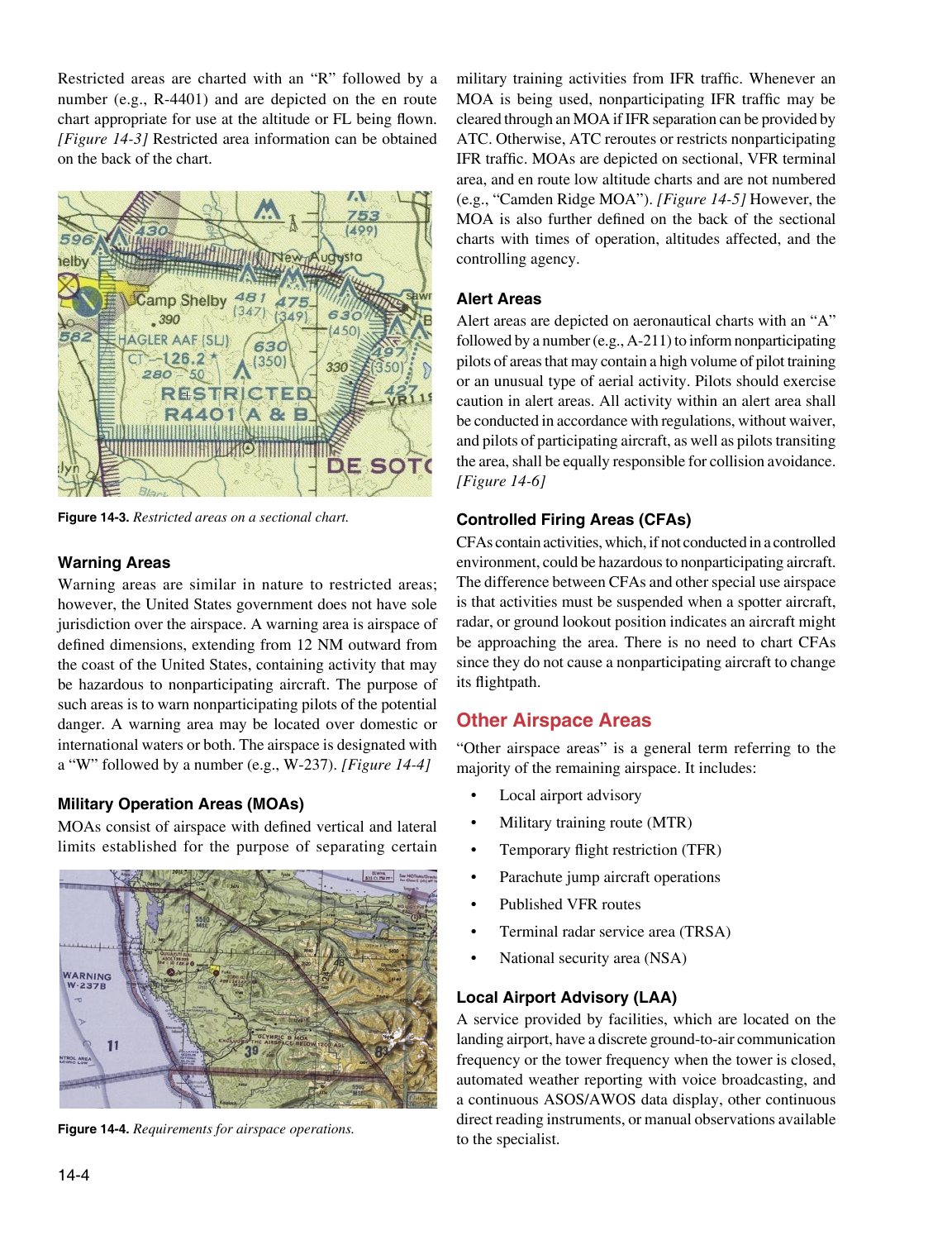

**Figure 14-5.** *Camden Ridge MOA is an example of a military operations area.*



**Figure 14-6.** *Alert area (A-211).*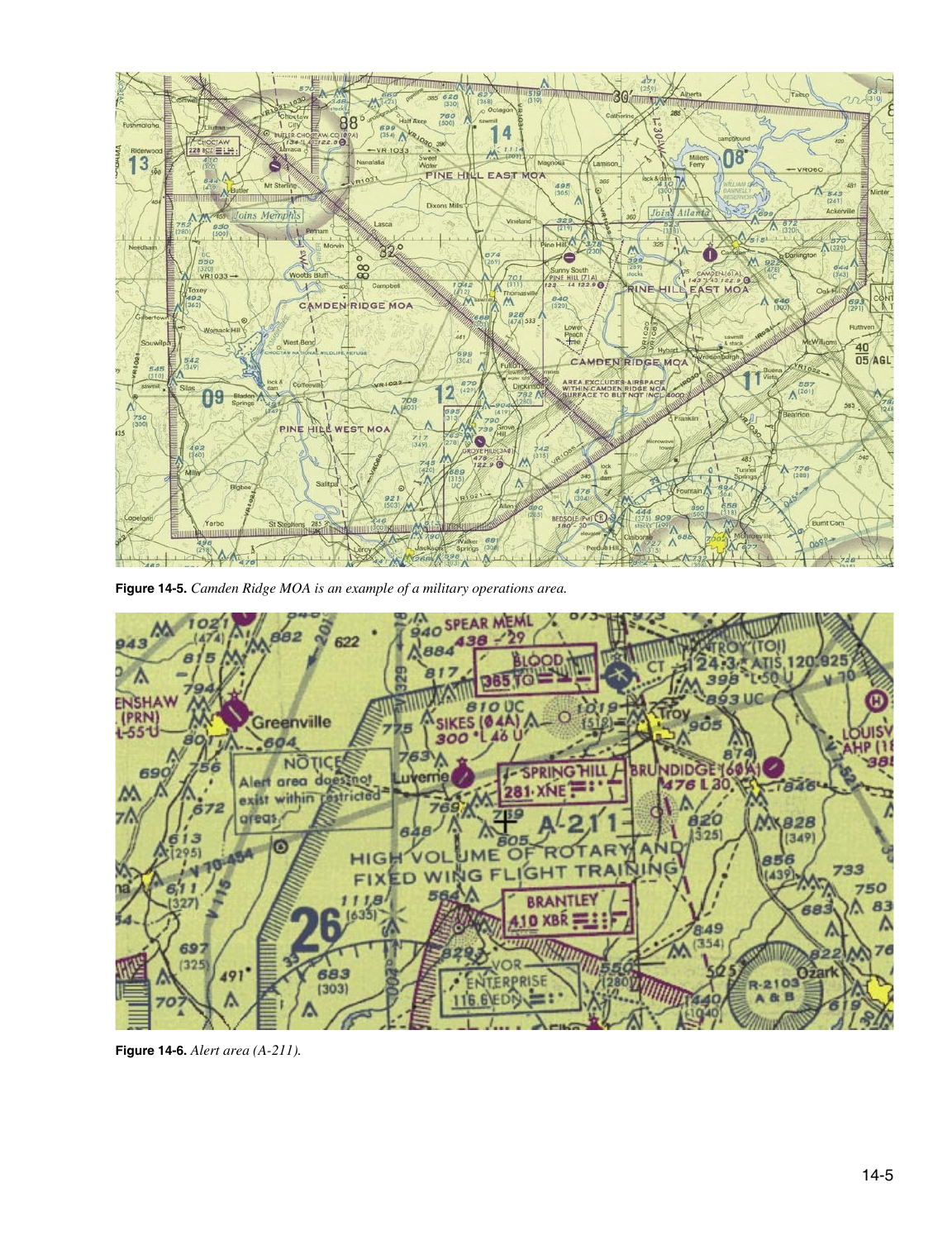### **Military Training Routes (MTRs)**

MTRs are routes used by military aircraft to maintain proficiency in tactical flying. These routes are usually established below 10,000 feet MSL for operations at speeds in excess of 250 knots. Some route segments may be defined at higher altitudes for purposes of route continuity. Routes are identified as IFR (IR), and VFR (VR), followed by a number. *[Figure 14-7]* MTRs with no segment above 1,500 feet AGL are identified by four number characters (e.g., IR1206, VR1207). MTRs that include one or more segments above 1,500 feet AGL are identified by three number characters (e.g., IR206, VR207). IFR low altitude en route charts depict all IR routes and all VR routes that accommodate operations above 1,500 feet AGL. IR routes are conducted in accordance with IFR regardless of weather conditions. VFR sectional charts depict military training activities such as IR, VR, MOA, restricted area, warning area, and alert area information.



**Figure 14-7.** *Military training route (MTR) chart symbols.*

#### **Temporary Flight Restrictions (TFR)**

A flight data center (FDC) Notice to Airmen (NOTAM) is issued to designate a TFR. The NOTAM begins with the phrase "FLIGHT RESTRICTIONS" followed by the location of the temporary restriction, effective time period, area defined in statute miles, and altitudes affected. The NOTAM also contains the FAA coordination facility and telephone number, the reason for the restriction, and any other information deemed appropriate. The pilot should check the NOTAMs as part of flight planning.

Some of the purposes for establishing a TFR are:

- Protect persons and property in the air or on the surface from an existing or imminent hazard.
- Provide a safe environment for the operation of disaster relief aircraft.
- Prevent an unsafe congestion of sightseeing aircraft above an incident or event, which may generate a high degree of public interest.
- Protect declared national disasters for humanitarian reasons in the State of Hawaii.
- Protect the President, Vice President, or other public figures.
- Provide a safe environment for space agency operations.

Since the events of September 11, 2001, the use of TFRs has become much more common. There have been a number of incidents of aircraft incursions into TFRs, which have resulted in pilots undergoing security investigations and certificate suspensions. It is a pilot's responsibility to be aware of TFRs in their proposed area of flight. One way to check is to visit the FAA website, www.tfr.faa.gov, and verify that there is not a TFR in the area.

#### **Parachute Jump Aircraft Operations**

Parachute jump aircraft operations are published in the Airport/Facility Directory (A/FD). Sites that are used frequently are depicted on sectional charts.

#### **Published VFR Routes**

Published VFR routes are for transitioning around, under, or through some complex airspace. Terms such as VFR flyway, VFR corridor, Class B airspace VFR transition route, and terminal area VFR route have been applied to such routes. These routes are generally found on VFR terminal area planning charts.

#### **Terminal Radar Service Areas (TRSAs)**

TRSAs are areas where participating pilots can receive additional radar services. The purpose of the service is to provide separation between all IFR operations and participating VFR aircraft.

The primary airport(s) within the TRSA become(s) Class D airspace. The remaining portion of the TRSA overlies other controlled airspace, which is normally Class E airspace beginning at 700 or 1,200 feet and established to transition to/ from the en route/terminal environment. TRSAs are depicted on VFR sectional charts and terminal area charts with a solid black line and altitudes for each segment. The Class D portion is charted with a blue segmented line. Participation in TRSA services is voluntary; however, pilots operating under VFR are encouraged to contact the radar approach control and take advantage of TRSA service.

#### **National Security Areas (NSAs)**

NSAs consist of airspace of defined vertical and lateral dimensions established at locations where there is a requirement for increased security and safety of ground facilities. Flight in NSAs may be temporarily prohibited by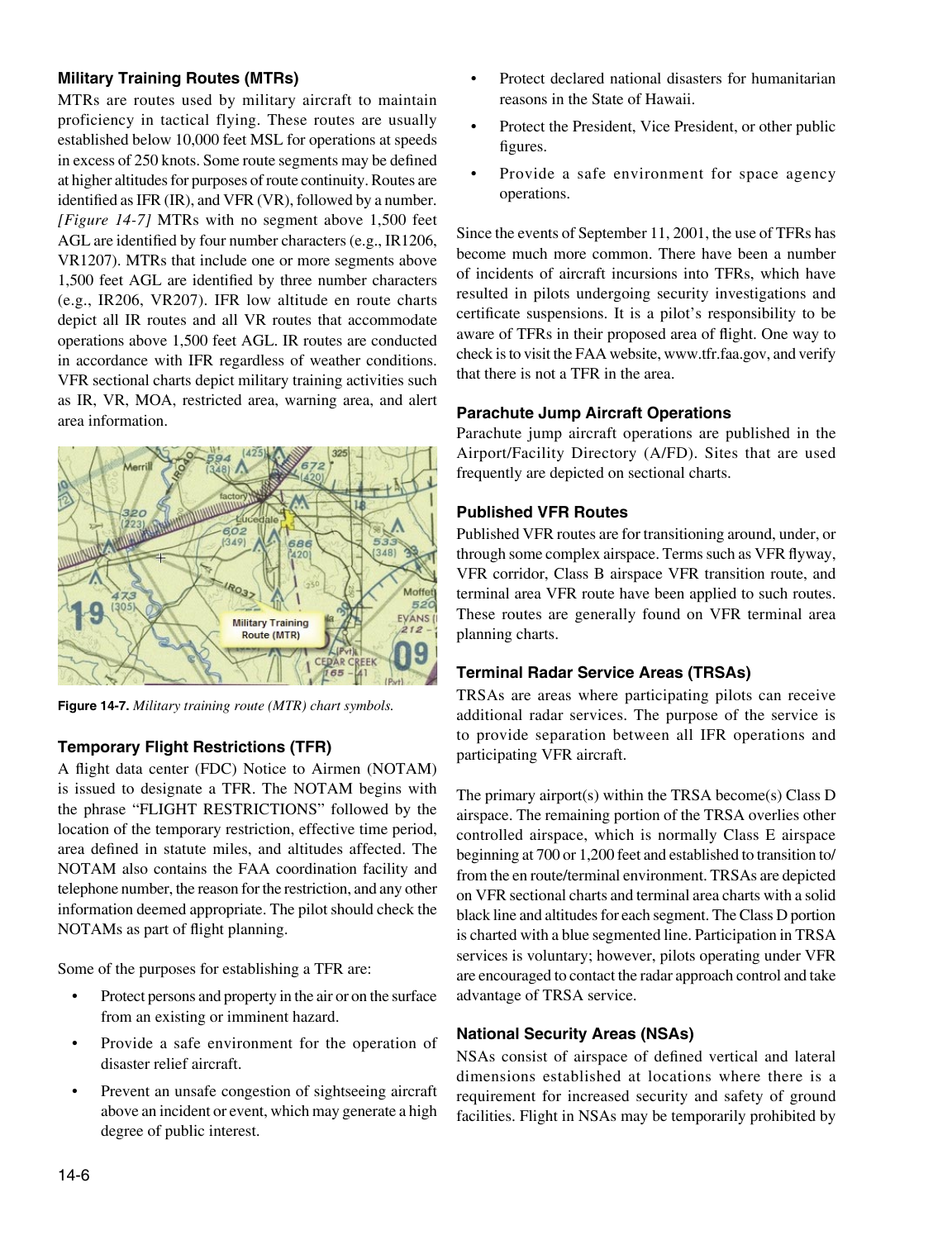regulation under the provisions of Title 14 of the Code of Federal Regulations (14 CFR) part 99, and prohibitions are disseminated via NOTAM. Pilots are requested to voluntarily avoid flying through these depicted areas.

# **Air Traffic Control and the National Airspace System**

The primary purpose of the ATC system is to prevent a collision between aircraft operating in the system and to organize and expedite the flow of traffic. In addition to its primary function, the ATC system has the capability to provide (with certain limitations) additional services. The ability to provide additional services is limited by many factors, such as the volume of traffic, frequency congestion, quality of radar, controller workload, higher priority duties, and the pure physical inability to scan and detect those situations that fall in this category. It is recognized that these services cannot be provided in cases in which the provision of services is precluded by the above factors.

Consistent with the aforementioned conditions, controllers shall provide additional service procedures to the extent permitted by higher priority duties and other circumstances. The provision of additional services is not optional on the part of the controller, but rather is required when the work situation permits. Provide ATC service in accordance with the procedures and minima in this order except when:

- 1. A deviation is necessary to conform with ICAO Documents, National Rules of the Air, or special agreements where the United States provides ATC service in airspace outside the country and its possessions or:
- 2. Other procedures/minima are prescribed in a letter of agreement, FAA directive, or a military document, or:
- 3. A deviation is necessary to assist an aircraft when an emergency has been declared.

#### **Coordinating the Use of Airspace**

ATC is responsible for ensuring that the necessary coordination has been accomplished before allowing an aircraft under their control to enter another controller's area of jurisdiction.

Before issuing control instructions directly or relaying through another source to an aircraft which is within another controller's area of jurisdiction that will change that aircraft's heading, route, speed, or altitude, ATC ensures that coordination has been accomplished with each of the controllers listed below whose area of jurisdiction is affected by those instructions unless otherwise specified by a letter of agreement or a facility directive:

- 1. The controller within whose area of jurisdiction the control instructions are issued.
- 2. The controller receiving the transfer of control.
- 3. Any intervening controller(s) through whose area of jurisdiction the aircraft will pass.

If ATC issues control instructions to an aircraft through a source other than another controller (e.g., Aeronautical Radio, Incorporated (ARINC), Automated Flight Service Station/ Flight Service Station (AFSS/FSS), another pilot) they ensure that the necessary coordination has been accomplished with any controllers listed above, whose area of jurisdiction is affected by those instructions unless otherwise specified by a letter of agreement or a facility directive.

#### **Operating in the Various Types of Airspace**

It is important that pilots be familiar with the operational requirements for each of the various types or classes of airspace. Subsequent sections cover each class in sufficient detail to facilitate understanding with regard to weather, type of pilot certificate held, as well as equipment required.

#### *Basic VFR Weather Minimums*

No pilot may operate an aircraft under basic VFR when the flight visibility is less, or at a distance from clouds that is less, than that prescribed for the corresponding altitude and class of airspace. *[Figure 14-9]* Except as provided in 14 CFR Section 91.157, Special VFR Weather Minimums, no person may operate an aircraft beneath the ceiling under VFR within the lateral boundaries of controlled airspace designated to the surface for an airport when the ceiling is less than 1,000 feet. Additional information can be found in 14 CFR section 91.155(c).

#### *Operating Rules and Pilot/Equipment Requirements*

The safety of flight is a top priority of all pilots and the responsibilities associated with operating an aircraft should always be taken seriously. The air traffic system maintains a high degree of safety and efficiency with strict regulatory oversight of the FAA. Pilots fly in accordance with regulations that have served the United States well, as evidenced by the fact that the country has the safest aviation system in the world.

All aircraft operating in today's National Airspace System (NAS) has complied with the CFR governing its certification and maintenance; all pilots operating today have completed rigorous pilot certification training and testing. Of equal importance is the proper execution of preflight planning, aeronautical decision-making (ADM) and risk management. ADM involves a systematic approach to risk assessment and stress management in aviation, illustrates how personal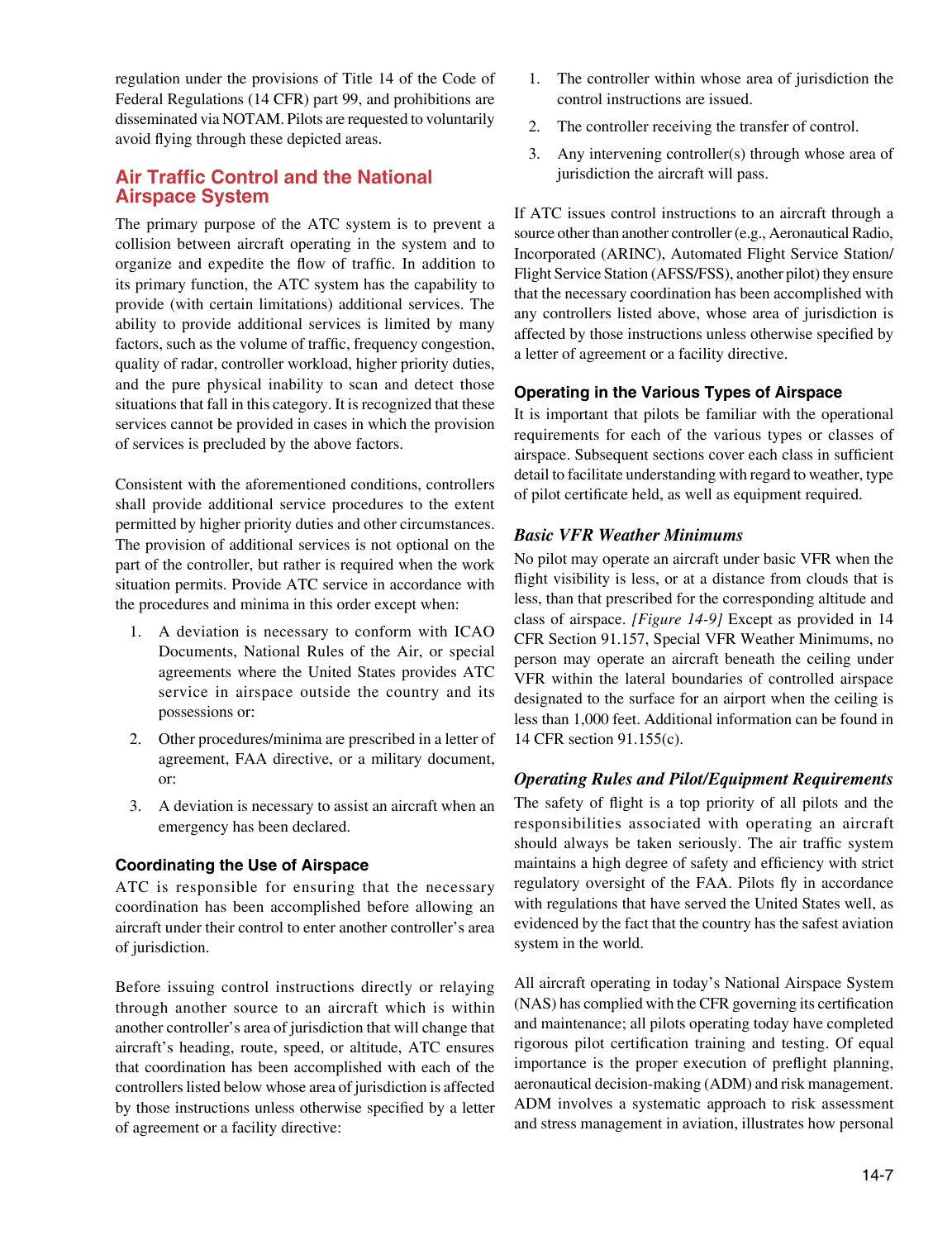attitudes can influence decision-making, and how those attitudes can be modified to enhance safety in the flight deck. More detailed information regarding ADM and risk mitigation can be found in Chapter 17, Aeronautical Decision-Making.

Pilots also comply with very strict FAA general operating and flight rules as outlined in the CFR, including the FAA's important "see and avoid" mandate. These regulations provide the historical foundation of the FAA regulations governing the aviation system and the individual classes of airspace. *Figure 14-10* lists the operational and equipment requirements for these various classes of airspace. It will be helpful to refer to this figure as the specific classes are discussed in greater detail.

#### *Class A*

Pilots operating an aircraft in Class A airspace must conduct that operation under IFR and only under an ATC clearance

received prior to entering the airspace. Unless otherwise authorized by ATC, each aircraft operating in Class A airspace must be equipped with a two-way radio capable of communicating with ATC on a frequency assigned by ATC. Unless otherwise authorized by ATC, all aircraft within Class A airspace must be equipped with the appropriate transponder equipment meeting all applicable specifications found in 14 CFR section 91.215.

#### *Class B*

All pilots operating an aircraft within a Class B airspace area must receive an ATC clearance from the ATC facility having jurisdiction for that area. The pilot in command (PIC) may not take off or land an aircraft at an airport within a Class B airspace unless he or she has met one of the following requirements:

- 1. A private pilot certificate.
- **Basic View Weather Minimums** COI 2. A recreational pilot certificate and all requirements contained within 14 CFR section 61.101(d), or the

|                |                                                                                  | <b>Flight Visibility</b>                     | <b>Distance from Clouds</b>                    |                                                                   |                                                             |
|----------------|----------------------------------------------------------------------------------|----------------------------------------------|------------------------------------------------|-------------------------------------------------------------------|-------------------------------------------------------------|
| <b>Class A</b> |                                                                                  |                                              | Not applicable                                 | Not applicable                                                    |                                                             |
| <b>Class B</b> |                                                                                  |                                              | 3 statute miles                                | <b>Clear of clouds</b>                                            |                                                             |
| <b>Class C</b> |                                                                                  |                                              | 3 statute miles                                | 1,000 feet above<br>500 feet below<br>2,000 feet horizontal       |                                                             |
| <b>Class D</b> |                                                                                  |                                              | 3 statute miles                                | 1,000 feet above<br>500 feet below<br>2,000 feet horizontal       |                                                             |
| <b>Class E</b> | At or above<br>10,000 feet MSL                                                   |                                              | 5 statute miles                                | 1,000 feet above<br>1,000 feet below<br>1 statute mile horizontal |                                                             |
|                | Less than<br>10,000 feet MSL                                                     |                                              | 3 statute miles                                | 1.000 feet above<br>500 feet below<br>2,000 feet horizontal       |                                                             |
| <b>Class G</b> | 1,200 feet or less<br>above the surface<br>(regardless of<br>MSL altitude).      | Day, except as provided in section 91.155(b) | 1 statute mile                                 | <b>Clear of clouds</b>                                            |                                                             |
|                |                                                                                  |                                              | Night, except as provided in section 91.155(b) | 3 statute miles                                                   | 1,000 feet above<br>500 feet below<br>2,000 feet horizontal |
|                | More than 1,200<br>feet above the<br>surface but less                            | Day                                          | 1 statute mile                                 | 1,000 feet above<br>500 feet below<br>2,000 feet horizontal       |                                                             |
|                | than 10,000 feet<br>MSL.                                                         | <b>Night</b>                                 | 3 statute miles                                | 1.000 feet above<br>500 feet below<br>2,000 feet horizontal       |                                                             |
|                | More than 1,200 feet<br>above the surface<br>and at or above<br>10,000 feet MSL. |                                              | 5 statute miles                                | 1,000 feet above<br>1,000 feet below<br>1 statute mile horizontal |                                                             |

**Figure 14-9.** *Visual flight rule weather minimums.*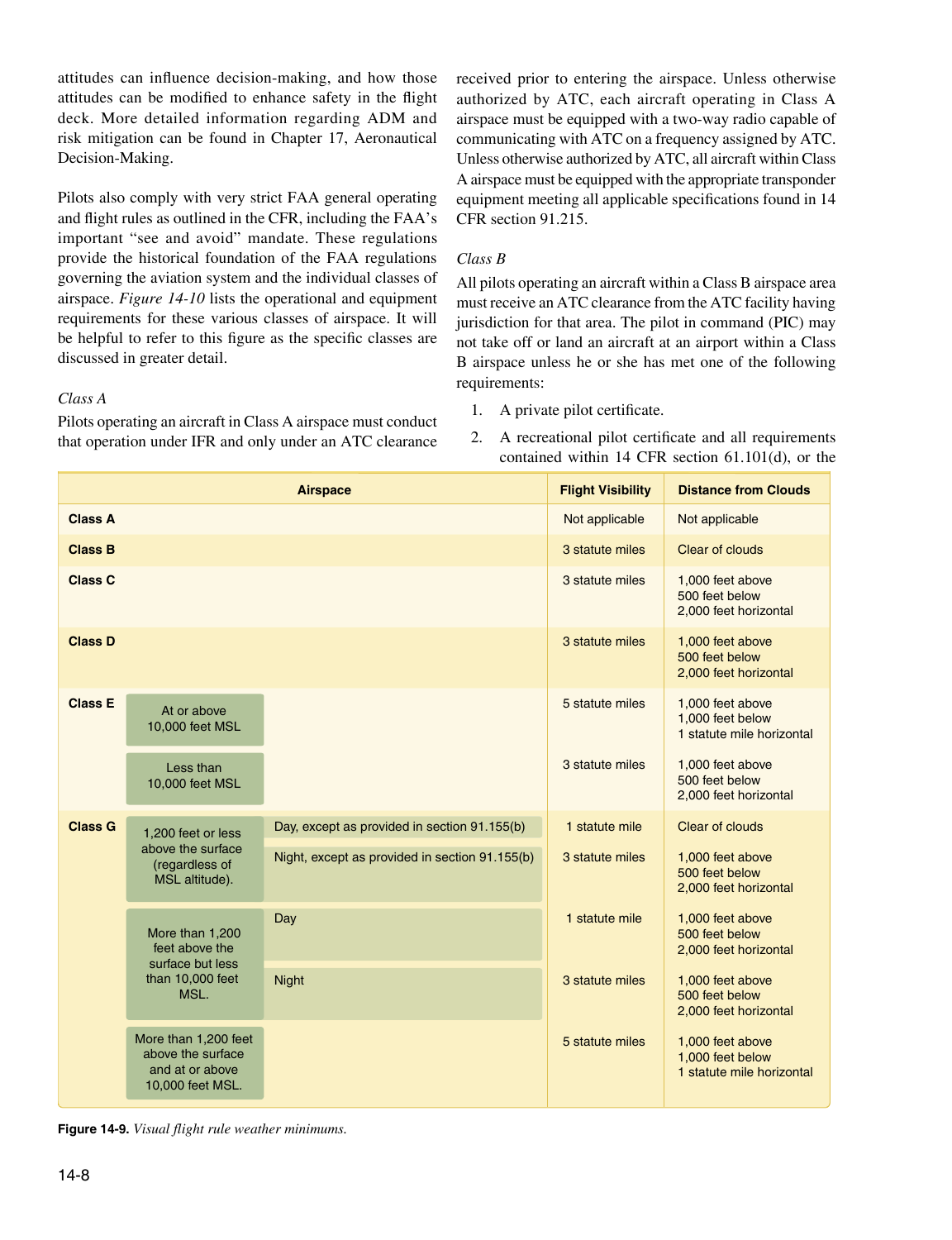requirements for a student pilot seeking a recreational pilot certificate in 14 CFR section 61.94.

3. A sport pilot certificate and all requirements contained within 14 CFR section 61.325, or the requirements for a student pilot seeking a recreational pilot certificate in 14 CFR section 61.94, or the aircraft is operated by a student pilot who has met the requirements of 14 CFR sections 61.94 and 61.95, as applicable.

Unless otherwise authorized by ATC, all aircraft within Class B airspace must be equipped with the applicable operating transponder and automatic altitude reporting equipment specified in 14 CFR section 91.215(a) and an operable two-way radio capable of communications with ATC on appropriate frequencies for that Class B airspace area.

#### *Class C*

For the purpose of this section, the primary airport is the airport for which the Class C airspace area is designated. A satellite airport is any other airport within the Class C airspace area. No pilot may take off or land an aircraft at a satellite airport within a Class C airspace area except in compliance with FAA arrival and departure traffic patterns.

Two-way radio communications must be established and maintained with the ATC facility providing air traffic services prior to entering the airspace and thereafter maintained while within the airspace.

A pilot departing from the primary airport or satellite airport with an operating control tower must establish and maintain two-way radio communications with the control tower, and thereafter as instructed by ATC while operating in the Class C airspace area. If departing from a satellite airport without an operating control tower, the pilot must establish

and maintain two-way radio communications with the ATC facility having jurisdiction over the Class C airspace area as soon as practicable after departing.

Unless otherwise authorized by the ATC having jurisdiction over the Class C airspace area, all aircraft within Class C airspace must be equipped with the appropriate transponder equipment meeting all applicable specifications found in 14 CFR section 91.215.

### *Class D*

No pilot may take off or land an aircraft at a satellite airport within a Class D airspace area except in compliance with FAA arrival and departure traffic patterns. A pilot departing from the primary airport or satellite airport with an operating control tower must establish and maintain two-way radio communications with the control tower, and thereafter as instructed by ATC while operating in the Class D airspace area. If departing from a satellite airport without an operating control tower, the pilot must establish and maintain twoway radio communications with the ATC facility having jurisdiction over the Class D airspace area as soon as practicable after departing.

Two-way radio communications must be established and maintained with the ATC facility providing air traffic services prior to entering the airspace and thereafter maintained while within the airspace.

If the aircraft radio fails in flight under IFR, the pilot should continue the flight by the route assigned in the last ATC clearance received; or, if being radar vectored, by the direct route from the point of radio failure to the fix, route, or airway specified in the vector clearance. In the absence of an assigned route, the pilot should continue by the route

| <b>Class</b><br><b>Airspace</b> | <b>Entry Requirements</b>                      | <b>Equipment</b>                                                 | <b>Minimum Pilot Certificate</b>                                                                                                                                                            |  |
|---------------------------------|------------------------------------------------|------------------------------------------------------------------|---------------------------------------------------------------------------------------------------------------------------------------------------------------------------------------------|--|
| $\mathbf{A}$                    | <b>ATC</b> clearance                           | <b>IFR</b> equipped                                              | Instrument rating                                                                                                                                                                           |  |
| B                               | ATC clearance                                  | Two-way radio, transponder<br>with altitude reporting capability | Private-(However, a student or<br>recreational pilot may operate at<br>other than the primary airport if<br>seeking private pilot certification and<br>if regulatory requirements are met.) |  |
| $\mathbf{C}$                    | Two-way radio communications<br>prior to entry | Two-way radio, transponder<br>with altitude reporting capability | No specific requirement                                                                                                                                                                     |  |
| D                               | Two-way radio communications<br>prior to entry | Two-way radio                                                    | No specific requirement                                                                                                                                                                     |  |
| E.                              | None for VFR                                   | No specific requirement                                          | No specific requirement                                                                                                                                                                     |  |
| G                               | None                                           | No specific requirement                                          | No specific requirement                                                                                                                                                                     |  |

**Figure 14-10.** *Requirements for airspace operations.*